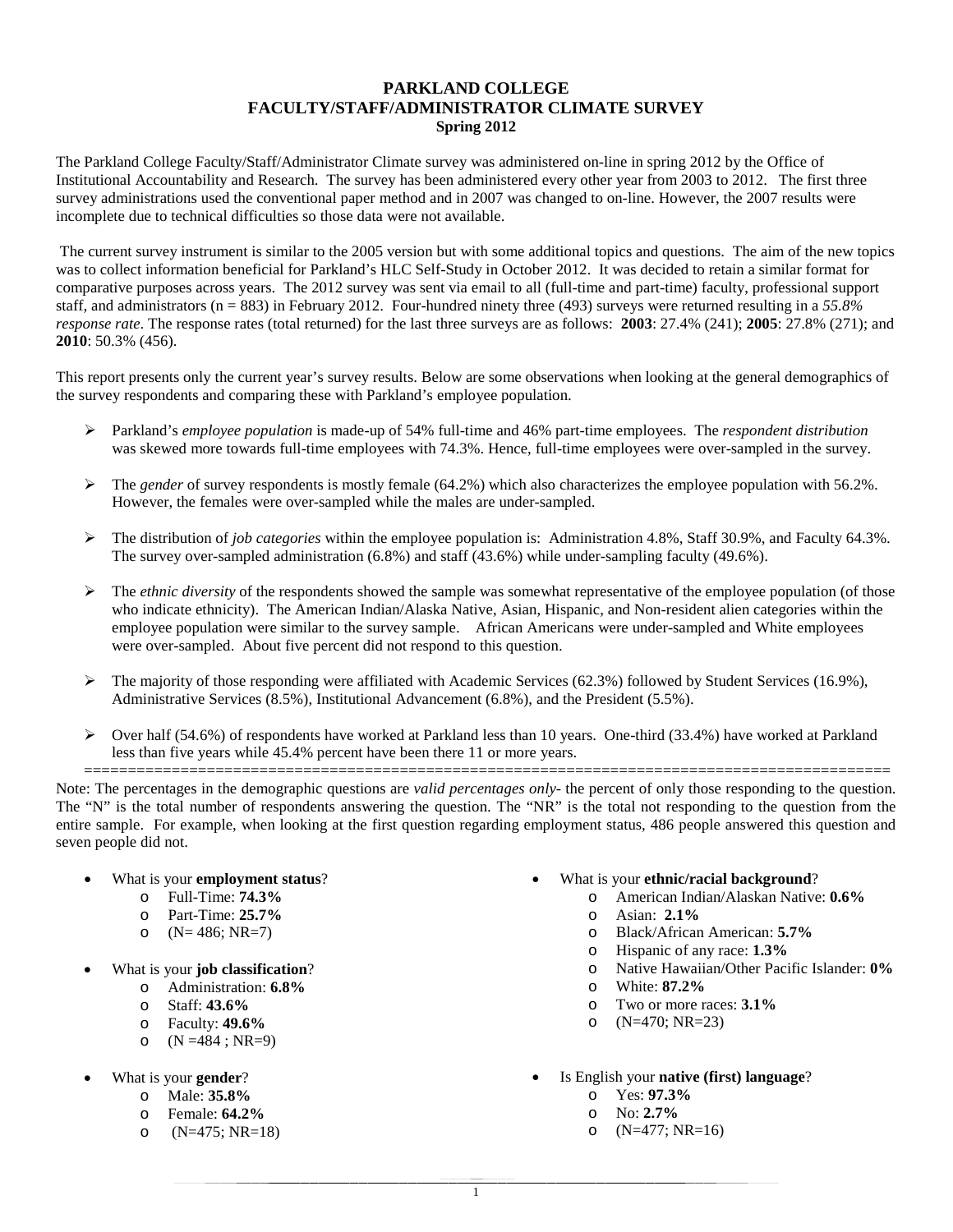- What is your **sexual orientation**?
	- o Heterosexual: **90.9%**
	- o Gay/Lesbian: **6.6%**
	- o Bi-Sexual: **2.5%**
	- o  $(N=453; NR=40)$
- How many years have you been **employed at Parkland**?
	- o Less than a year: **8.6%**
	- o 1-5 years: **24.8%**
	- o 6-10 years: **21.2%**
	- o 11-20 years: **32.4%**
	- o 20+ years: **13.0%**
	- o  $(N = 476; NR = 17)$
- What **area of the college** are you *affiliated* with? Note: Please refer to the list below to see what departments fall into each administrative area.
	- o President: **5.5%**
	- o Academic Services: **62.3%**
	- Administrative Services: **8.5%**
	- o Institutional Advancement: **6.8%**
	- o Student Services: **16.9%**
	- o (N=472; NR=21)

Administrative Areas:

- **President:** (Assistant to President/Board of Trustees, Board of Trustees, Community Relations, Marketing & Creative Services, Parkland College Foundation, Physical Plant)
- **Academic Services**: (Academic Services, Business & Agri-Industries, Career Programs, Center for Academic Success, Center for Excellence, Computer Science & Information Technology, Engineering Science & Technologies, Fine & Applied Arts, Health Professions, Humanities, Library, Mathematics, Natural Sciences, Planetarium, Social Sciences & Human Services)
- **Administrative Services**: (Bookstore, Business Office, Campus Technologies, Child Development Center, Human Resources)
- **Institutional Advancement:** (Adult Basic Education, Business Training, Distance/Virtual Learning, Grants/Contracts, Institutional Accountability/Research, International Education, Workforce Development)
- **Student Services:** (Admissions & Enrollment Management, Adult Re-entry, Assessment, Athletics, Career Center, Community Education, Counseling & Advising Center, Dean of Students, Disability Services, Financial Aid, Public Safety, Student Life, Student Support Services)
- Please rate your level of **satisfaction and importance** with each of the following:

| <b>Statement:</b>                                           |     | <b>Importance</b>                      |                         | <b>Satisfaction</b> |                |                      |                           |                             |  |
|-------------------------------------------------------------|-----|----------------------------------------|-------------------------|---------------------|----------------|----------------------|---------------------------|-----------------------------|--|
| Presence of other faculty, staff, and<br>administrators who | N   | <b>Verv</b><br>Important/<br>Important | <b>Not</b><br>Important | N                   | <b>Too Few</b> | Just<br><b>Right</b> | <b>Too</b><br><b>Many</b> | Don't<br>Know/<br><b>NA</b> |  |
| are of various racial/ethnic groups.                        | 469 | 72.9%                                  | 27.1%                   | 465                 | 29.9%          | 49.7%                | 1.3%                      | 19.1%                       |  |
| are women.                                                  | 466 | 68.5%                                  | 31.5%                   | 464                 | 3.0%           | 74.1%                | 6.0%                      | 16.9%                       |  |
| are men.                                                    | 463 | 64.8%                                  | 35.2%                   | 464                 | 7.3%           | 72.4%                | 2.6%                      | 17.7%                       |  |
| are physically different or have<br>disabilities.           | 465 | 62.8%                                  | 37.2%                   | 463                 | 27.9%          | 34.3%                | $0.0\%$                   | 37.8%                       |  |
| have different religious affiliations.                      | 465 | 46.0%                                  | 54.0%                   | 466                 | $6.0\%$        | 29.2%                | $0.6\%$                   | 64.2%                       |  |
| have different sexual orientations.                         | 463 | 43.8%                                  | 56.2%                   | 465                 | 4.9%           | 36.1%                | 4.1%                      | 54.9%                       |  |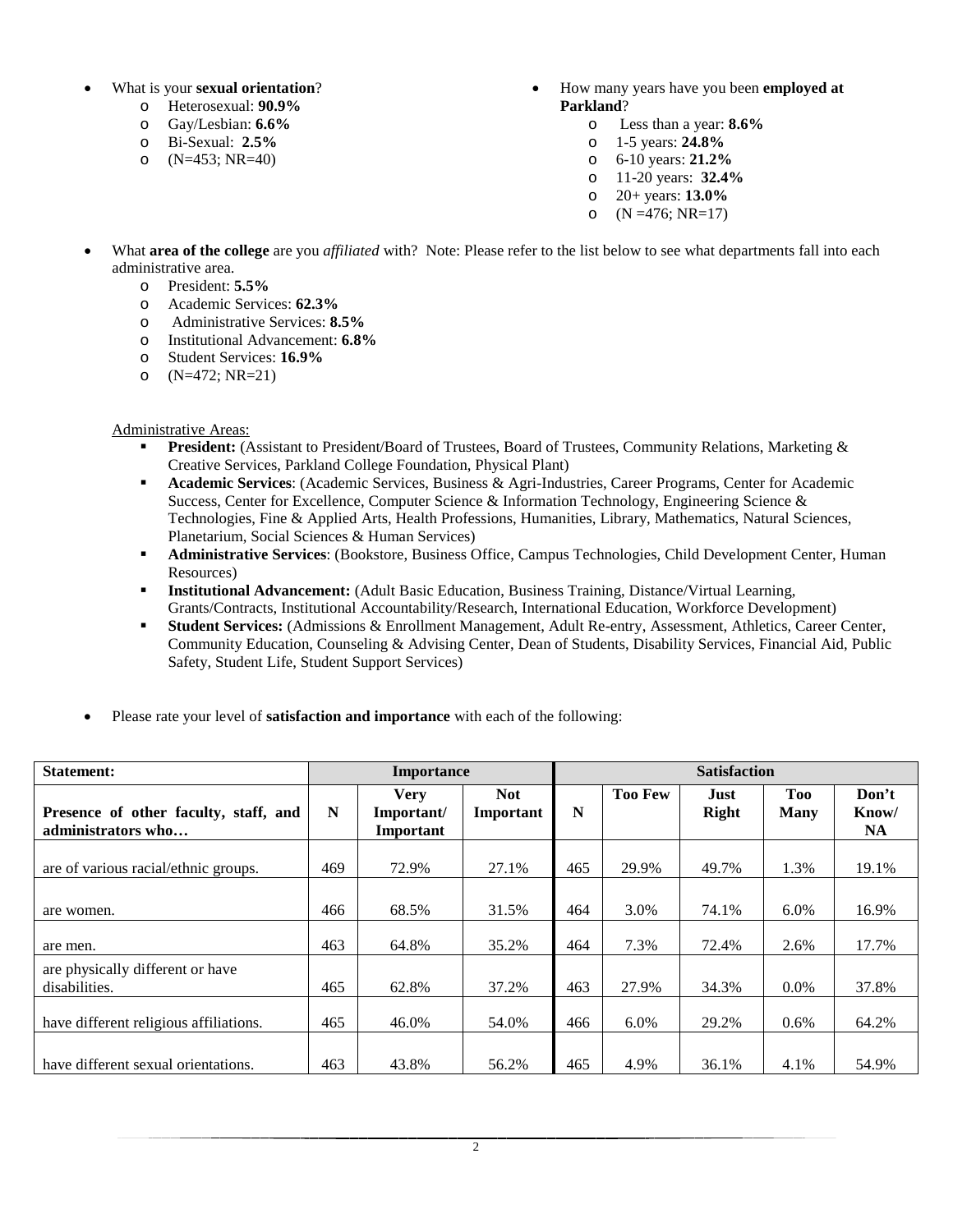- Have you been **treated unfairly or harassed at Parkland College** in the past five years because of race, gender, sexual orientation, religion, age, accent, or disability?
	- o Yes: **10.9%**
	- o No: **89.1%**
	- $(N=470; NR = 23)$
- If answered yes, **how often has this occurred**?
	- o Very Often: 16.1**%**
	- o Often: 16.1**%**
	- o Sometimes: 41.1**%**
	- o Rarely/Seldom: 26.8**%**
	- o (N=56; NR=437 )

## • Please rate your **perceptions of how Parkland has changed** on the following items from now compared to three years ago:

|                                          |     |               | Compared to 3 years ago |       |                              | Likelihood of change in the next 3 to 5<br>vears |               |                   |       |  |
|------------------------------------------|-----|---------------|-------------------------|-------|------------------------------|--------------------------------------------------|---------------|-------------------|-------|--|
| Your perception of                       | N   | <b>Better</b> | About<br>the same       | Worse | Do not<br>Know/<br><b>NA</b> | N                                                | <b>Better</b> | About the<br>same | Worse |  |
| The quality of education and<br>services | 463 | 31.1%         | 47.1%                   | 7.3%  | 14.5%                        | 449                                              | 51.0%         | 42.3%             | 6.7%  |  |
| The workload                             | 465 | 4.7%          | 47.3%                   | 34.6% | 13.3%                        | 449                                              | 12.2%         | 59.0%             | 28.7% |  |
| Commitment to diversity                  | 461 | 23.6%         | 52.5%                   | 8.0%  | 15.8%                        | 442                                              | 29.6%         | 65.8%             | 4.5%  |  |
| Hiring practices                         | 463 | 13.6%         | 50.1%                   | 13.4% | 22.%                         | 442                                              | 19.7%         | 68.6%             | 11.8% |  |
| Organizational structure                 | 461 | 13.2%         | 53.1%                   | 14.8% | 18.9%                        | 446                                              | 19.5%         | 70.6%             | 9.9%  |  |
| Leadership                               | 463 | 24.2%         | 45.4%                   | 16.2% | 14.3%                        | 444                                              | 26.1%         | 63.1%             | 10.8% |  |
| Mentoring                                | 462 | 12.6%         | 45.7%                   | 12.3% | 29.4%                        | 433                                              | 21.5%         | 71.6%             | 6.9%  |  |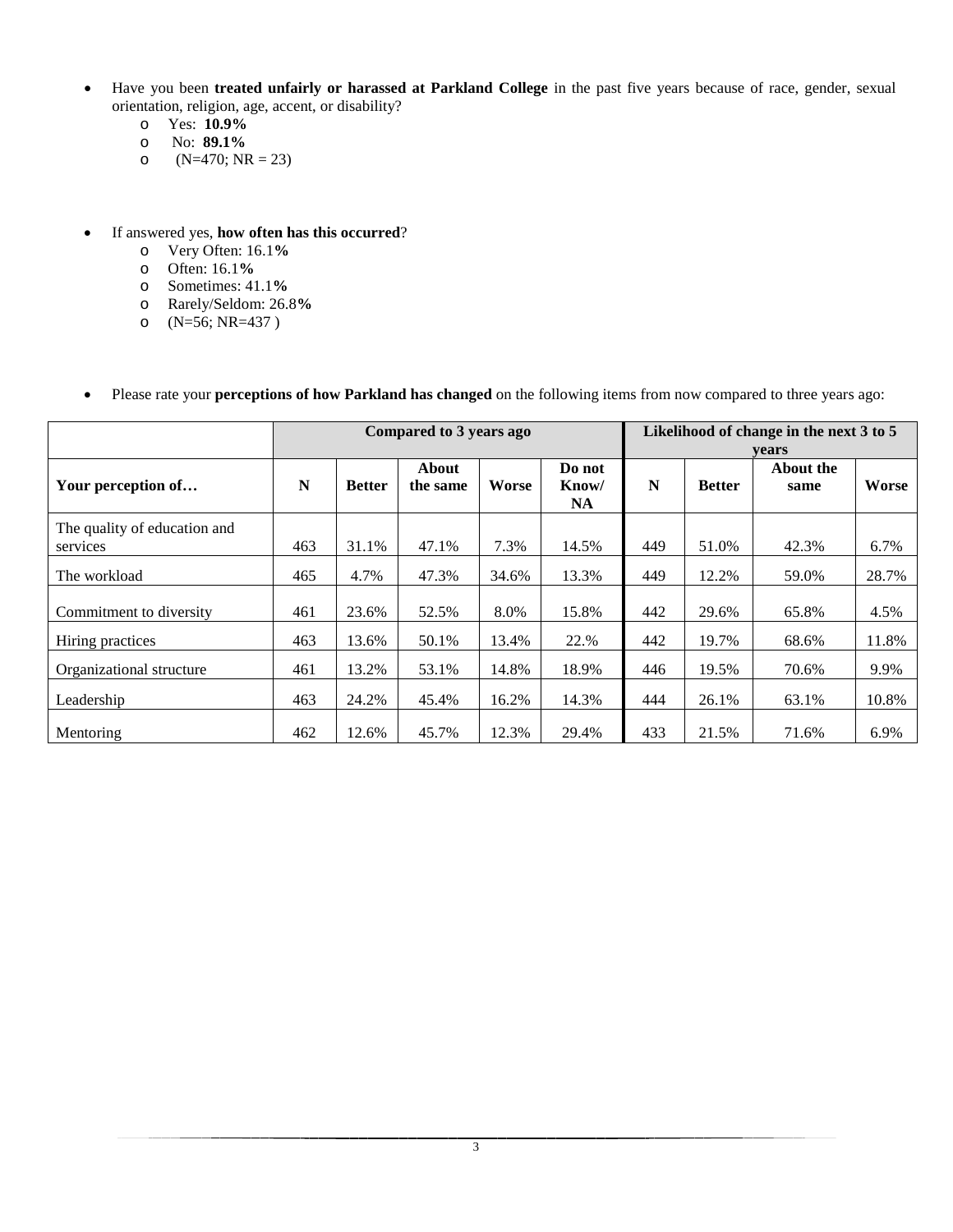• Using the adjectives below, please check the number you feel most **characterizes the atmosphere** at Parkland.

| <b>Adjective</b>    | $\mathbf N$ | $\mathbf{1}$ | $\overline{2}$ | $\mathbf{3}$ | 4     | 5     | <b>Mean</b> | <b>Adjective</b>         |
|---------------------|-------------|--------------|----------------|--------------|-------|-------|-------------|--------------------------|
| Tense               | 465         | 7.3%%        | 13.3%          | 30.5%        | 35.1% | 13.8% | 3.35        | Relaxed                  |
| Hostile             | 465         | 3.4%         | 8.4%           | 21.3%        | 37.8% | 29.0% | 3.81        | Friendly                 |
| Socially Separated  | 464         | 10.3%        | 16.8%          | 34.5%        | 27.2% | 11.2% | 3.12        | Socially Integrated      |
| Indifferent         | 463         | 6.5%         | 10.4%          | 29.8%        | 33.9% | 19.4% | 3.49        | Concerned                |
| Exclusive           | 463         | 8.2%         | 12.3%          | 27.9%        | 33.9% | 17.7% | 3.40        | Inclusive                |
| Insensitive         | 464         | 5.2%         | 9.9%           | 30.4%        | 34.9% | 19.6% | 3.54        | Sensitive                |
| Racially Intolerant | 463         | 1.9%         | 5.4%           | 21.6%        | 35.9% | 35.2% | 3.97        | <b>Racially Tolerant</b> |
| Unsupportive        | 464         | 6.3%         | 10.3%          | 23.1%        | 33.2% | 27.2% | 3.65        | Supportive               |
| Close-Minded        | 461         | 6.9%         | 11.3%          | 25.4%        | 34.3% | 22.1% | 3.53        | Open-minded              |
| Competitive         | 461         | 6.5%         | 10.4%          | 30.6%        | 31.9% | 20.6% | 3.50        | Cooperative              |

• Please indicate the extent to which you are **familiar** with each of the following:

| <b>Parkland Unit</b>                       | N   | <b>Very</b><br>Familiar | Somewhat<br>Familiar | Somewhat<br><b>Unfamiliar</b> | Not at all<br>Familiar |
|--------------------------------------------|-----|-------------------------|----------------------|-------------------------------|------------------------|
| Academic Scheduling                        | 464 | 26.5%                   | 46.8%                | 13.1%                         | 13.6%                  |
| <b>Adult Re-Entry Center</b>               | 464 | 18.5%                   | 39.7%                | 23.9%                         | 17.9%                  |
| <b>Art Gallery</b>                         | 465 | 22.2%                   | 44.7%                | 20.4%                         | 12.7%                  |
| <b>Center for Academic Success</b>         | 465 | 41.1%                   | 41.9%                | 10.3%                         | 6.7%                   |
| <b>CAS</b> : Peer Tutoring                 | 462 | 29.7%                   | 39.6%                | 17.5%                         | 13.2%                  |
| <b>CAS: Writing Lab</b>                    | 462 | 27.1%                   | 40.0%                | 19.9%                         | 13.0%                  |
| Child Development Center                   | 459 | 13.5%                   | 32.9%                | 24.2%                         | 29.4%                  |
| Dental Hygiene Clinic                      | 462 | 18.0%                   | 32.3%                | 26.6%                         | 23.2%                  |
| <b>Disability Services</b>                 | 461 | 34.9%                   | 44.7%                | 12.8%                         | 7.6%                   |
| Distance and Virtual Learning              | 461 | 37.1%                   | 38.0%                | 13.9%                         | 11.1%                  |
| Institutional Accountability and Research  | 462 | 17.3%                   | 39.6%                | 21.9%                         | 21.2%                  |
| Parkland College Radio Station (WPCD)      | 464 | 14.7%                   | 34.9%                | 30.2%                         | 20.2%                  |
| Parkland College Television Station (PCTV) | 464 | 17.3%                   | 34.7%                | 29.5%                         | 18.5%                  |
| Planetarium                                | 464 | 31.7%                   | 46.3%                | 15.3%                         | 6.7%                   |
| Theater                                    | 459 | 32.5%                   | 44.0%                | 15.9%                         | 7.6%                   |
| <b>Wellness Center</b>                     | 462 | 11.9%                   | 36.6%                | 32.5%                         | 19.0%                  |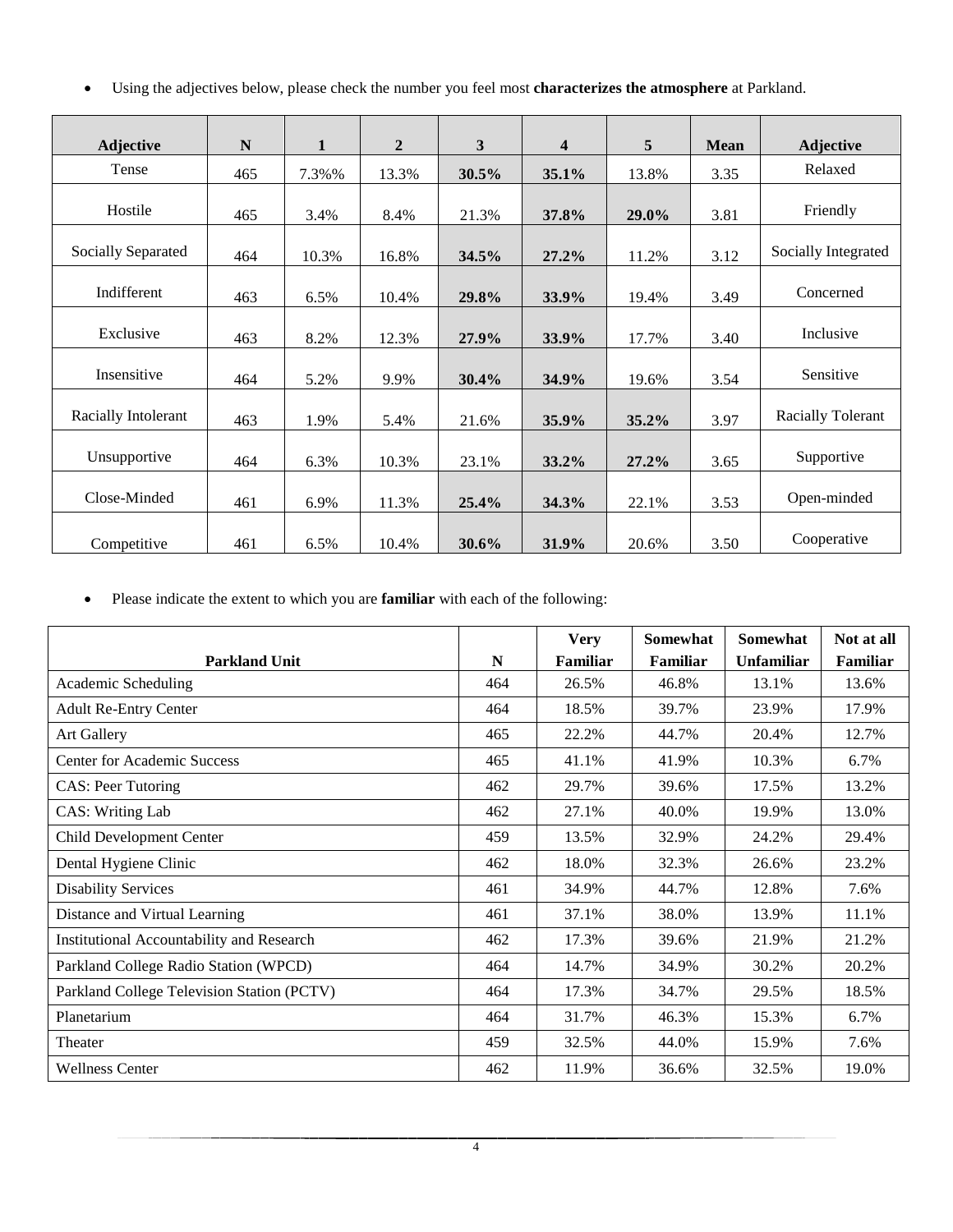• How **familiar** are you with the following:

| Familiar with                                      | N   | $\text{Verv} +$<br>Somewhat<br>Familiar | <b>Very</b><br>Familiar | <b>Somewhat</b><br><b>Familiar</b> | <b>Somewhat</b><br><b>Unfamiliar</b> | Not at all<br>Familiar |
|----------------------------------------------------|-----|-----------------------------------------|-------------------------|------------------------------------|--------------------------------------|------------------------|
| Parkland's Mission Statement                       | 464 | $93.1\%$                                | 70.0%                   | 23.1%                              | 5.0%                                 | 1.9%                   |
| Parkland's Core Values                             | 464 | $92.2\%$                                | 59.4%                   | 32.8%                              | 5.8%                                 | 1.9%                   |
| Parkland's Master Plan ( <i>i.e.</i> construction) | 464 | 83.8%                                   | 37.7%                   | 46.1%                              | 12.7%                                | 3.4%                   |
| Parkland's Performance Indicators                  | 464 | $58.2\%$                                | 16.6%                   | 41.6%                              | 29.1%                                | 12.7%                  |
| Parkland's General Education Objectives            | 460 | $76.7\%$                                | 35.4%                   | 41.3%                              | 15.4%                                | 7.8%                   |

• Please rate how **important** the following campus department/units are in doing your job and how **satisfied** you are with each:

|                                                   |           | Importance                             |                         |     |                                                                               | <b>Satisfaction</b>                                                                     |                                                                        |
|---------------------------------------------------|-----------|----------------------------------------|-------------------------|-----|-------------------------------------------------------------------------------|-----------------------------------------------------------------------------------------|------------------------------------------------------------------------|
| <b>Campus Department/</b><br>Unit:                | ${\bf N}$ | <b>Very</b><br>Important/<br>Important | <b>Not</b><br>Important | N   | <b>Experience</b><br>with unit:<br><b>Very Satisfied/</b><br><b>Satisfied</b> | <b>Experience</b><br>with unit:<br><b>Very</b><br>Dissatisfied /<br><b>Dissatisfied</b> | <b>All Sample:</b><br>N <sub>0</sub><br><b>Experience</b><br>with unit |
| Academic Scheduling                               | 445       | 84.7%                                  | 15.3%                   | 451 | 87.7%                                                                         | 12.3%                                                                                   | 19.1%                                                                  |
| Admissions and<br><b>Enrollment Management</b>    | 444       | 86.9%                                  | 13.1%                   | 448 | 84.9%                                                                         | 15.1%                                                                                   | 17.0%                                                                  |
| <b>Adult Basic Education</b>                      | 440       | 51.1%                                  | 48.9%                   | 448 | 97.8%                                                                         | 2.2%                                                                                    | 49.1%                                                                  |
| <b>Adult Re-Entry</b>                             | 438       | 54.1%                                  | 45.9%                   | 446 | 99.2%                                                                         | 0.8%                                                                                    | 44.6%                                                                  |
| <b>Assessment Center</b>                          | 440       | 78.2%                                  | 21.8%                   | 450 | 89.2%                                                                         | 10.8%                                                                                   | 28.0%                                                                  |
| Athletics                                         | 440       | 31.8%                                  | 68.2%                   | 449 | 96.5%                                                                         | 3.5%                                                                                    | 35.6%                                                                  |
| <b>Bookstore</b>                                  | 444       | 75.2%                                  | 24.8%                   | 453 | 92.4%                                                                         | 7.6%                                                                                    | 7.3%                                                                   |
| <b>Business Office/</b><br>Purchasing             | 443       | 76.3%                                  | 23.7%                   | 451 | 81.7%                                                                         | 18.3%                                                                                   | 25.9%                                                                  |
| <b>Business Training</b>                          | 439       | 41.0%                                  | 59.0%                   | 447 | 92.1%                                                                         | 7.9%                                                                                    | 43.6%                                                                  |
| <b>Campus Mail Services</b>                       | 443       | 84.9%                                  | 15.1%                   | 451 | 94.9%                                                                         | 5.1%                                                                                    | 8.9%                                                                   |
| Campus Tech: Micro-<br>Computer/Tech Support      | 443       | 92.1%                                  | 7.9%                    | 451 | 87.8%                                                                         | 12.2%                                                                                   | 7.1%                                                                   |
| Campus Tech: Network<br><b>Support Services</b>   | 445       | 91.5%                                  | 8.5%                    | 450 | 86.4%                                                                         | 13.6%                                                                                   | 10.0%                                                                  |
| Campus Tech:<br><b>Programming Services</b>       | 441       | 82.5%                                  | 17.5%                   | 450 | 87.5%                                                                         | 12.5%                                                                                   | 25.3%                                                                  |
| <b>Career Center</b>                              | 439       | 57.4%                                  | 42.6%                   | 449 | 96.2%                                                                         | 3.8%                                                                                    | 35.4%                                                                  |
| Center for Excellence in<br>Teaching and Learning | 444       | 79.1%                                  | 20.9%                   | 450 | 93.1%                                                                         | 6.9%                                                                                    | 9.3%                                                                   |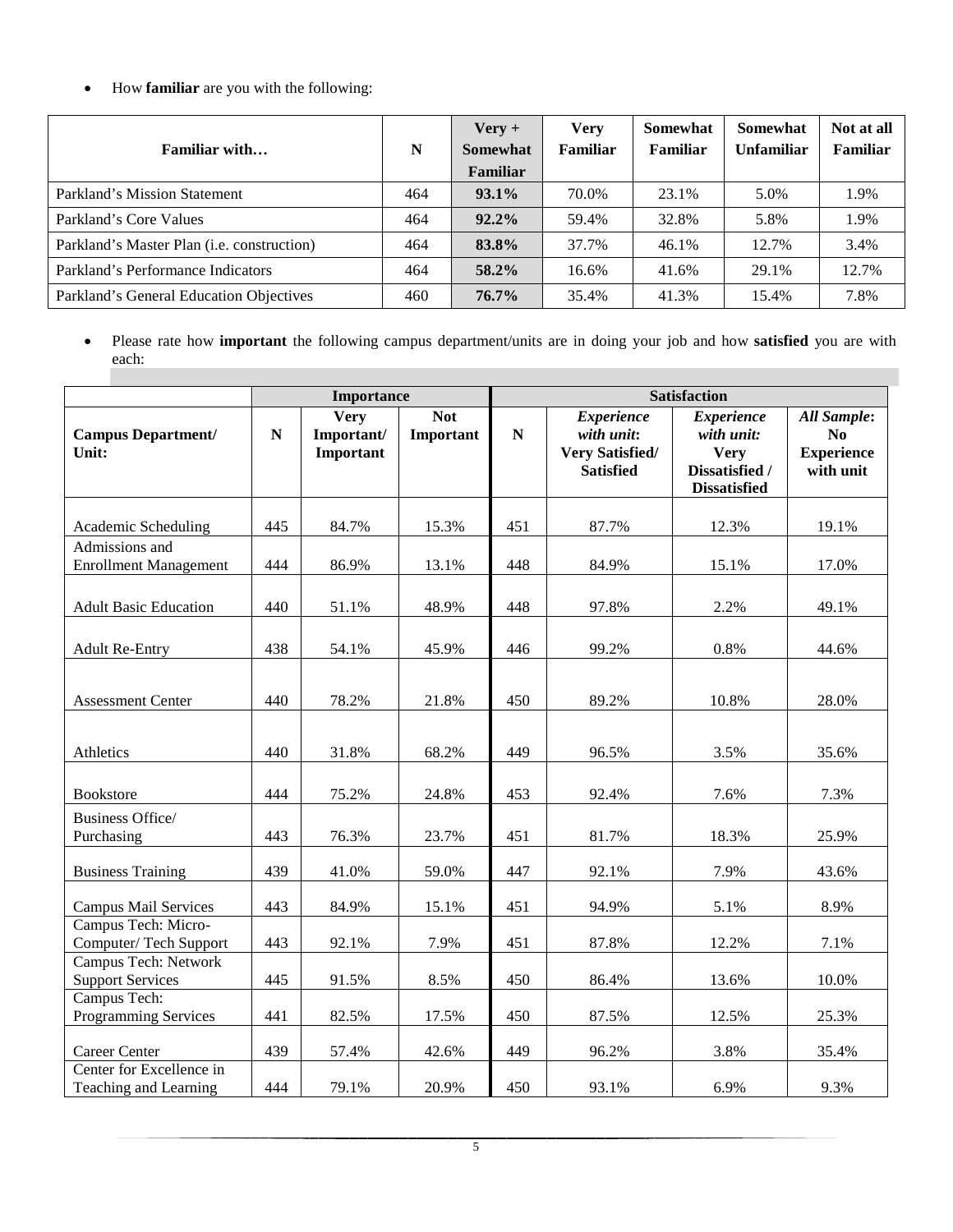|                                            |           | <b>Importance</b>                      |                         | <b>Satisfaction</b> |                                                                               |                                                                                         |                                                                        |  |  |  |
|--------------------------------------------|-----------|----------------------------------------|-------------------------|---------------------|-------------------------------------------------------------------------------|-----------------------------------------------------------------------------------------|------------------------------------------------------------------------|--|--|--|
| <b>Campus Department/</b><br>Unit:         | ${\bf N}$ | <b>Very</b><br>Important/<br>Important | <b>Not</b><br>Important | $\mathbf N$         | <b>Experience</b><br>with unit:<br><b>Very Satisfied/</b><br><b>Satisfied</b> | <b>Experience</b><br>with unit:<br><b>Very</b><br>Dissatisfied /<br><b>Dissatisfied</b> | <b>All Sample:</b><br>N <sub>0</sub><br><b>Experience</b><br>with unit |  |  |  |
| Child Development Center                   | 440       | 29.3%                                  | 70.7%                   | 449                 | 96.0%                                                                         | 4.0%                                                                                    | 61.2%                                                                  |  |  |  |
| <b>Community Education</b>                 | 438       | 50.2%                                  | 49.8%                   | 447                 | 96.1%                                                                         | 3.9%                                                                                    | 30.6%                                                                  |  |  |  |
| Counseling / Advising                      | 443       | 83.7%                                  | 16.3%                   | 447                 | 78.2%                                                                         | 21.8%                                                                                   | 16.8%                                                                  |  |  |  |
| <b>Disability Services</b>                 | 440       | 78.4%                                  | 21.6%                   | 445                 | 96.6%                                                                         | 3.4%                                                                                    | 19.6%                                                                  |  |  |  |
| Distance & Virtual<br>Learning             | 438       | 77.9%                                  | 22.1%                   | 444                 | 92.8%                                                                         | 7.2%                                                                                    | 18.5%                                                                  |  |  |  |
| Financial Aid & Veteran<br>Services        | 442       | 73.8%                                  | 26.2%                   | 446                 | 90.3%                                                                         | 9.7%                                                                                    | 35.4%                                                                  |  |  |  |
| <b>Grants and Contracts</b>                | 440       | 54.5%                                  | 45.5%                   | 442                 | 87.9%                                                                         | 12.1%                                                                                   | 51.4%                                                                  |  |  |  |
| <b>Human Resources</b>                     | 443       | 82.8%                                  | 17.2%                   | 449                 | 84.7%                                                                         | 15.3%                                                                                   | 5.1%                                                                   |  |  |  |
| Institutional<br>Accountability & Research | 439       | 63.8%                                  | 36.2%                   | 447                 | 88.1%                                                                         | 11.9%                                                                                   | 37.8%                                                                  |  |  |  |
| <b>International Education</b>             | 438       | 52.3%                                  | 47.7%                   | 442                 | 91.1%                                                                         | 8.9%                                                                                    | 51.8%                                                                  |  |  |  |
| Library                                    | 442       | 76.5%                                  | 23.5%                   | 448                 | 97.8%                                                                         | 2.2%                                                                                    | 9.6%                                                                   |  |  |  |
| Marketing & Public<br>Relations            | 442       | 74.0%                                  | 26.0%                   | 448                 | 80.4%                                                                         | 19.6%                                                                                   | 23.7%                                                                  |  |  |  |
| <b>Parkland College</b><br>Foundation      | 440       | 57.7%                                  | 42.3%                   | 449                 | 86.9%                                                                         | 13.1%                                                                                   | 32.1%                                                                  |  |  |  |
| Physical Plant: Custodial<br>Services      | 444       | 85.4%                                  | 14.6%                   | 451                 | 72.1%                                                                         | 27.9%                                                                                   | 7.1%                                                                   |  |  |  |
| <b>Physical Plant: Grounds</b>             | 442       | 71.9%                                  | 28.1%                   | 450                 | 78.6%                                                                         | 21.4%                                                                                   | 9.8%                                                                   |  |  |  |
| Physical Plant:<br>Maintenance             | 493       | 83.9%                                  | 16.1%                   | 445                 | 80.3%                                                                         | 19.7%                                                                                   | 8.8%                                                                   |  |  |  |
| <b>Public Safety</b>                       | 444       | 91.4%                                  | 8.6%                    | 450                 | 96.3%                                                                         | 3.7%                                                                                    | 3.3%                                                                   |  |  |  |
| Reprographics (Print<br>Shop)              | 443       | 88.0%                                  | 12.0%                   | 452                 | 97.8%                                                                         | 2.2%                                                                                    | 10.0%                                                                  |  |  |  |
| Student Life                               | 440       | 64.8%                                  | 35.2%                   | 448                 | 93.6%                                                                         | 6.4%                                                                                    | 22.8%                                                                  |  |  |  |
| <b>Student Support Services</b><br>(TRiO)  | 440       | 56.8%                                  | 43.2%                   | 448                 | 88.2%                                                                         | 11.8%                                                                                   | 43.3%                                                                  |  |  |  |
| Workforce Development                      | 425       | 41.9%                                  | 58.1%                   | 447                 | 85.1%                                                                         | 14.9%                                                                                   | 61.1%                                                                  |  |  |  |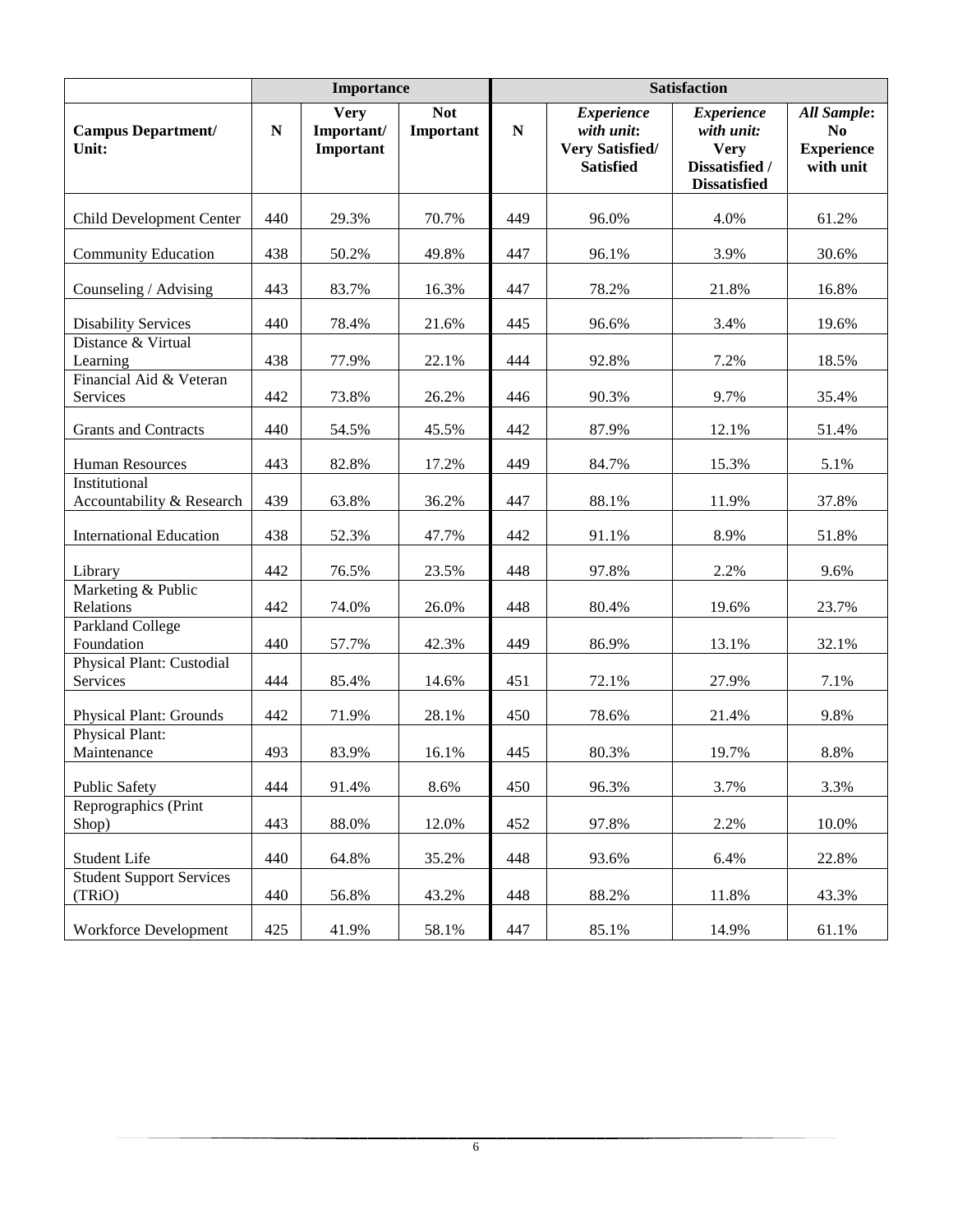• Please rate how **important** the following campus groups/entities are in doing your job and how **satisfied** you are with each:

|                               |     | <b>Importance</b>                      |                         | <b>Satisfaction</b> |                                                                                 |                                                                                          |                                                                         |  |  |
|-------------------------------|-----|----------------------------------------|-------------------------|---------------------|---------------------------------------------------------------------------------|------------------------------------------------------------------------------------------|-------------------------------------------------------------------------|--|--|
| <b>Parkland Entity/Group:</b> | N   | <b>Very</b><br>Important/<br>Important | <b>Not</b><br>Important | ${\bf N}$           | <b>Experience</b> with<br>group:<br><b>Very Satisfied /</b><br><b>Satisfied</b> | <b>Experience</b><br>with group:<br><b>Very</b><br>Dissatisfied /<br><b>Dissatisfied</b> | <b>All Sample:</b><br>N <sub>0</sub><br><b>Experience</b><br>with group |  |  |
| Academic Assessment           | 423 | 70.4%                                  | 29.6%                   | 437                 | 92.8%                                                                           | 7.2%                                                                                     | 42.8%                                                                   |  |  |
| <b>Board of Trustees</b>      | 422 | 79.1%                                  | 20.9%                   | 434                 | 89.8%                                                                           | 10.2%                                                                                    | 27.6%                                                                   |  |  |
| Curriculum Committee          | 423 | 73.5%                                  | 26.5%                   | 436                 | 91.2%                                                                           | 8.8%                                                                                     | 42.4%                                                                   |  |  |
| <b>Diversity Committee</b>    | 419 | 55.1%                                  | 44.9%                   | 435                 | 88.7%                                                                           | 11.3%                                                                                    | 49.2%                                                                   |  |  |
| Enrollment Mgt. Team          | 419 | 67.5%                                  | 32.5%                   | 432                 | 88.4%                                                                           | 11.6%                                                                                    | 56.3%                                                                   |  |  |
| <b>Executive Team</b>         | 421 | 73.9%                                  | 26.1%                   | 433                 | 83.5%                                                                           | 16.5%                                                                                    | 38.6%                                                                   |  |  |
| <b>Support Assessment</b>     | 416 | 59.6%                                  | 40.4%                   | 434                 | 95.6%                                                                           | 4.4%                                                                                     | 57.8%                                                                   |  |  |
| College Planning Comm.        | 417 | 73.6%                                  | 26.4%                   | 434                 | 93.1%                                                                           | 6.9%                                                                                     | 43.3%                                                                   |  |  |
| Parkland College Assoc.       | 418 | 71.1%                                  | 28.9%                   | 435                 | 94.3%                                                                           | 5.7%                                                                                     | 32.0%                                                                   |  |  |
| Sustainable Campus Comm.      | 418 | 55.7%                                  | 44.3%                   | 435                 | 89.3%                                                                           | 10.7%                                                                                    | 41.8%                                                                   |  |  |
| <b>Strategic Planning</b>     | 417 | 73.6%                                  | 26.4%                   | 435                 | 88.5%                                                                           | 11.5%                                                                                    | 40.0%                                                                   |  |  |

• Please rate how **important** the following *job satisfaction contributors* are in doing your job & how **satisfied** you are with each:

|                                                |     | <b>Importance</b>                      |                         | <b>Satisfaction</b> |                                                                  |                                                                                         |                                         |  |
|------------------------------------------------|-----|----------------------------------------|-------------------------|---------------------|------------------------------------------------------------------|-----------------------------------------------------------------------------------------|-----------------------------------------|--|
| <b>Job Satisfaction</b><br>Contributor:        | N   | <b>Very</b><br>Important/<br>Important | <b>Not</b><br>Important | $\mathbf N$         | Those with<br>experience:<br>Very Satisfied/<br><b>Satisfied</b> | <b>Those</b> with<br>experience:<br><b>Very</b><br>Dissatisfied/<br><b>Dissatisfied</b> | All Sample:<br><b>Not</b><br>applicable |  |
| Teaching & learning<br>relationships           | 435 | 90.3%                                  | 9.7%                    | 440                 | 92.6%                                                            | 7.4%                                                                                    | 10.7%                                   |  |
| Colleagues and<br>collaborators support        | 438 | 97.3%                                  | 2.7%                    | 440                 | 82.7%                                                            | 17.3%                                                                                   | 3.0%                                    |  |
| Salary                                         | 438 | 96.3%                                  | 3.7%                    | 440                 | 75.4%                                                            | 24.6%                                                                                   | 1.1%                                    |  |
| <b>Benefits</b>                                | 436 | 93.3%                                  | 6.7%                    | 439                 | 89.2%                                                            | 10.8%                                                                                   | 7.3%                                    |  |
| Union representation/<br>collective bargaining | 435 | 80.9%                                  | 19.1%                   | 438                 | 81.1%                                                            | 18.9%                                                                                   | 13.0%                                   |  |
| Sabbatical leave                               | 430 | 34.7%                                  | 65.3%                   | 438                 | 78.2%                                                            | 21.8%                                                                                   | 64.4%                                   |  |
| Rewards & recognition                          | 436 | 67.4%                                  | 32.6%                   | 436                 | 70.6%                                                            | 29.4%                                                                                   | 15.8%                                   |  |
| Personal choice $\&$<br>empowerment            | 434 | 94.2%                                  | 5.8%                    | 438                 | 79.4%                                                            | 20.6%                                                                                   | 8.0%                                    |  |
| Work-life balance                              | 437 | 97.0%                                  | 3.0%                    | 440                 | 78.1%                                                            | 21.9%                                                                                   | 4.3%                                    |  |
| Growth through training<br>and development     | 436 | 96.3%                                  | 3.7%                    | 439                 | 80.3%                                                            | 19.7%                                                                                   | 6.2%                                    |  |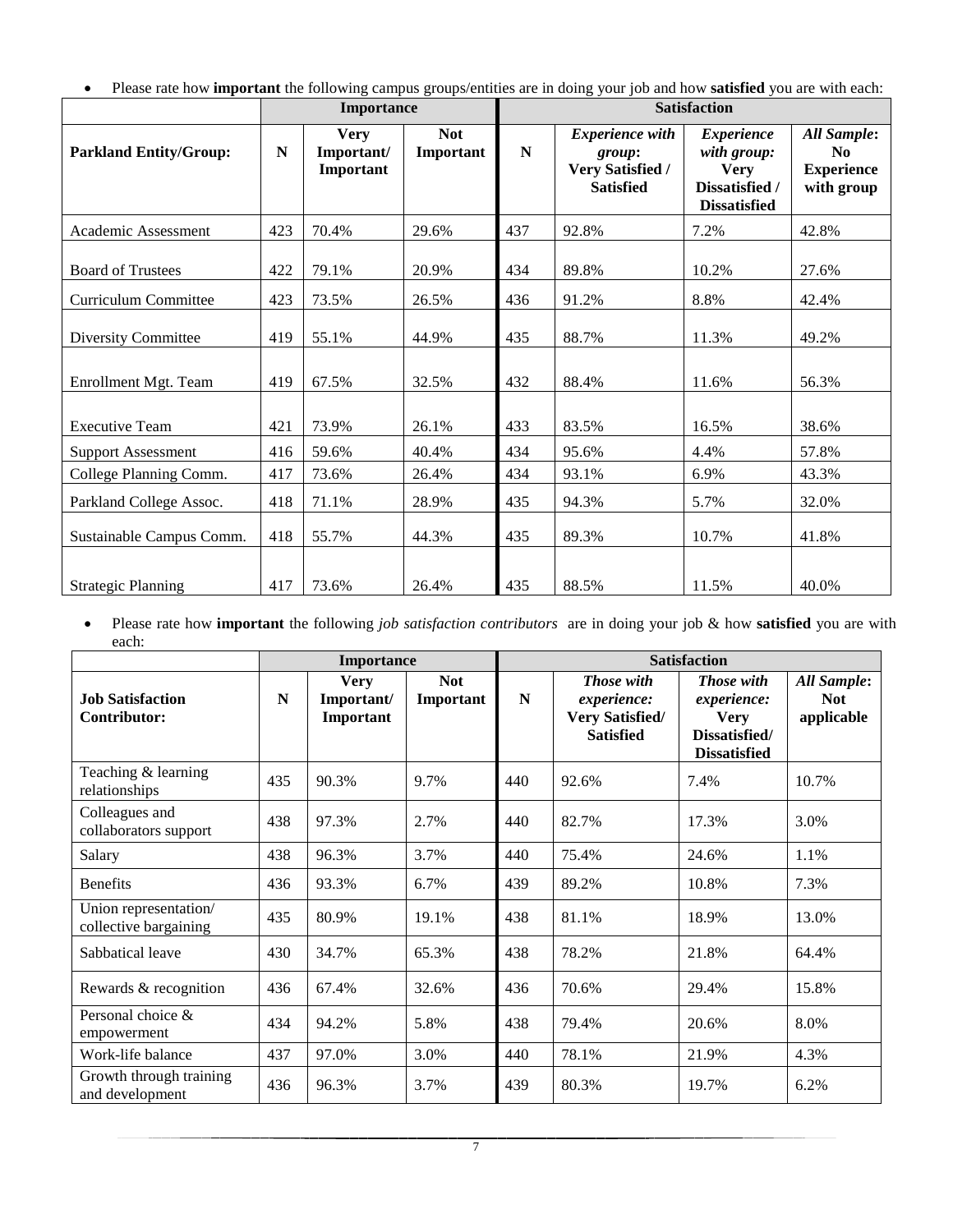• Please rate how **important** the following statements are to you and to the extent to which you **agree or disagree** with each:

|                                                                                             |             | Importance                             |                         | <b>Extent of Agreement</b> |                                                              |                                                                              |                                    |  |
|---------------------------------------------------------------------------------------------|-------------|----------------------------------------|-------------------------|----------------------------|--------------------------------------------------------------|------------------------------------------------------------------------------|------------------------------------|--|
| <b>Statements:</b>                                                                          | $\mathbf N$ | <b>Very</b><br>Important/<br>Important | <b>Not</b><br>Important | ${\bf N}$                  | Those with<br>experience:<br><b>Strongly Agree/</b><br>Agree | Those with<br>experience:<br><b>Strongly</b><br>Disagree/<br><b>Disagree</b> | All<br>Sample:<br>No<br>experience |  |
| My supervisor meets with me<br>as appropriate to discuss my                                 |             |                                        |                         |                            |                                                              |                                                                              |                                    |  |
| performance, career, and/or                                                                 |             |                                        |                         |                            |                                                              |                                                                              |                                    |  |
| promotions.                                                                                 | 493         | 93.3%                                  | 6.7%                    | 434                        | 82.1%                                                        | 17.9%                                                                        | 2.1%                               |  |
| I feel that I have received<br>adequate guidance/mentoring<br>from colleagues               | 493         | 93.5%                                  | 6.5%                    | 433                        | 84.7%                                                        | 15.3%                                                                        | 1.6%                               |  |
| Faculty or staff who are                                                                    |             |                                        |                         |                            |                                                              |                                                                              |                                    |  |
| openly critical of Parkland<br>have no cause to fear                                        |             |                                        |                         |                            |                                                              |                                                                              |                                    |  |
| retribution.                                                                                | 426         | 94.4%                                  | 5.6%                    | 435                        | 63.7%                                                        | 36.3%                                                                        | 13.3%                              |  |
| <b>Expectations</b> concerning<br>promotions and career                                     |             |                                        |                         |                            |                                                              |                                                                              |                                    |  |
| advancement are made clear.                                                                 | 428         | 95.8%                                  | 4.2%                    | 433                        | 69.0%                                                        | 31.0%                                                                        | 9.2%                               |  |
| My department holds                                                                         |             |                                        |                         |                            |                                                              |                                                                              |                                    |  |
| regularly scheduled staff                                                                   |             |                                        |                         |                            |                                                              |                                                                              |                                    |  |
| meetings.<br>Career advancement and                                                         | 428         | 89.5%                                  | 10.5%                   | 434                        | 82.9%                                                        | 17.1%                                                                        | 3.5%                               |  |
| salary decisions are made                                                                   |             |                                        |                         |                            |                                                              |                                                                              |                                    |  |
| fairly.                                                                                     | 429         | 98.4%                                  | 1.6%                    | 432                        | 75.4%                                                        | 24.6%                                                                        | 14.4%                              |  |
| Search committees have made<br>a serious effort to hire                                     |             |                                        |                         |                            |                                                              |                                                                              |                                    |  |
| racial/ethnic minorities and                                                                |             |                                        |                         |                            |                                                              |                                                                              |                                    |  |
| women.                                                                                      | 427         | 83.6%                                  | 16.4%                   | 431                        | 90.2%                                                        | 9.8%                                                                         | 18.8%                              |  |
| There is a desire among my<br>colleagues to enhance                                         |             |                                        |                         |                            |                                                              |                                                                              |                                    |  |
| diversity.                                                                                  | 429         | 82.1%                                  | 17.9%                   | 427                        | 84.7%                                                        | 15.3%                                                                        | 15.9%                              |  |
| There is a desire for teamwork<br>and for balancing personal<br>well-being with concern for |             |                                        |                         |                            |                                                              |                                                                              |                                    |  |
| others.                                                                                     | 429         | 97.4%                                  | 2.6%                    | 428                        | 86.9%                                                        | 13.1%                                                                        | 3.3%                               |  |
| I have good interactions with<br>my colleagues.                                             | 429         | 99.3%                                  | 0.7%                    | 435                        | 93.4%                                                        | 6.6%                                                                         | 0.5%                               |  |
| There is a commitment to                                                                    |             |                                        |                         |                            |                                                              |                                                                              |                                    |  |
| quality at Parkland.                                                                        | 430         | 99.3%                                  | 0.7%                    | 434                        | 91.8%                                                        | 8.2%                                                                         | 0.5%                               |  |
| My colleagues care about<br>Parkland students                                               | 431         | 99.1%                                  | 0.9%                    | 436                        | 95.3%                                                        | 4.7%                                                                         | 0.5%                               |  |
| I feel that my workload is<br>appropriate.                                                  | 431         | 98.8%                                  | 1.2%                    | 433                        | 81.9%                                                        | 18.1%                                                                        | 0.5%                               |  |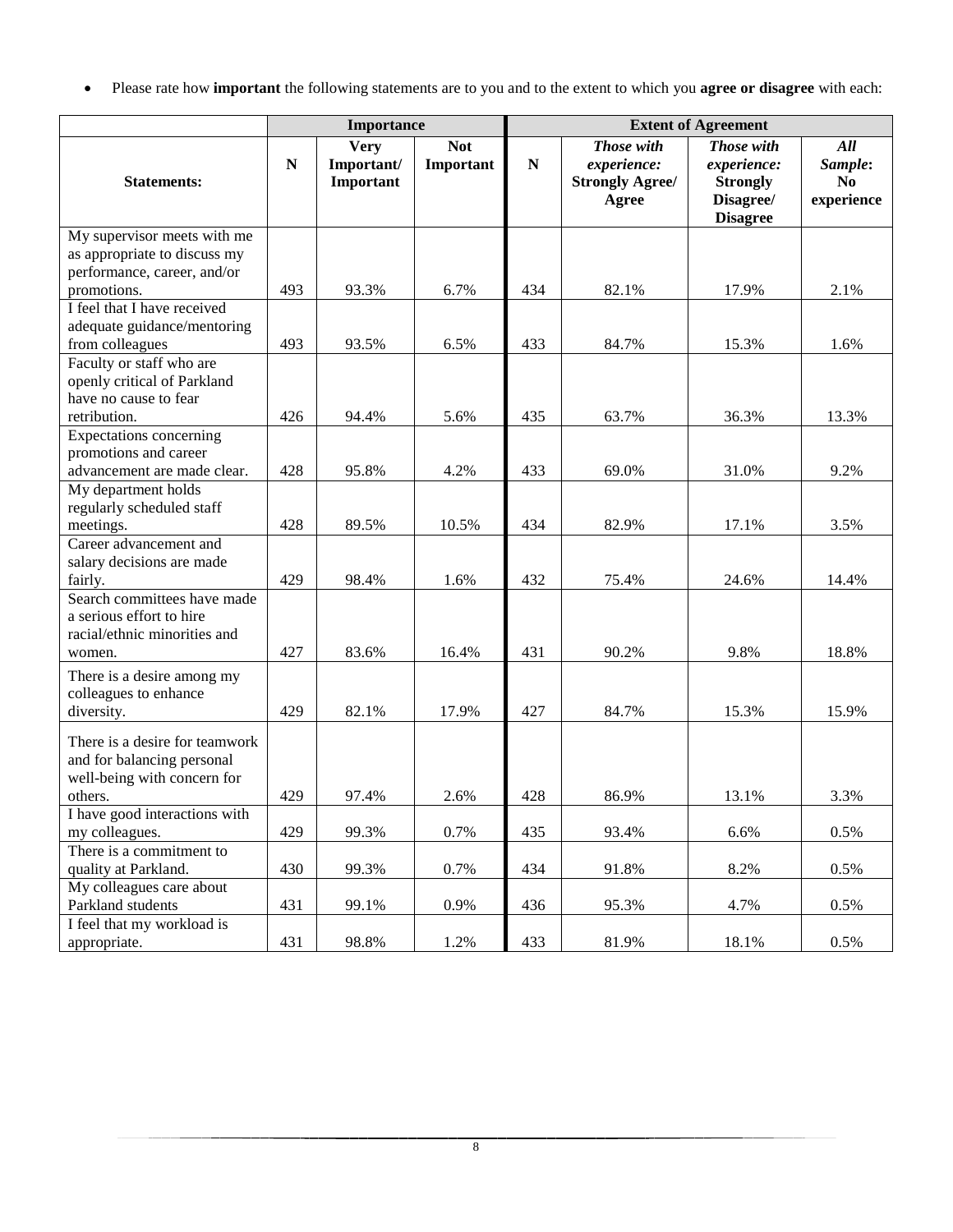• Please rate how **important** the following statements are to you and to the extent to which you **agree or disagree** with each:

|                                                                  |     |                                                                            | <b>Satisfaction</b>                                                       |                                      |
|------------------------------------------------------------------|-----|----------------------------------------------------------------------------|---------------------------------------------------------------------------|--------------------------------------|
| <b>Statements:</b>                                               | N   | <b>Those with</b><br><i>experience:</i><br><b>Strongly Agree/</b><br>Agree | Those with<br>experience:<br><b>Strongly Disagree/</b><br><b>Disagree</b> | All Sample:<br>No experience/<br>NA. |
| I feel overwhelmed                                               | 433 | 39.8%                                                                      | 60.2%                                                                     | 0.7%                                 |
| The college treats all employees fairly                          | 436 | 60.3%                                                                      | 39.7%                                                                     | 6.9%                                 |
| Morale is increasing among my<br>colleagues                      | 434 | 44.3%                                                                      | 55.7%                                                                     | 6.5%                                 |
| If I had to do it over again, I would<br>take a job at Parkland. | 435 | 93.5%                                                                      | 6.5%                                                                      | 1.1%                                 |
| I've looked for other employment<br>inside academia              | 434 | 45.5%                                                                      | 54.5%                                                                     | 15.4%                                |
| I've looked for other employment<br>outside academia             | 432 | 34.4%                                                                      | 65.6%                                                                     | 13.9%                                |

• Please rate how **important** the following statements are to you and to the extent to which you **agree or disagree** with each:

|                                                                                                           |             | <b>Importance</b>                      |                         | <b>Extent of Agreement</b> |                                                              |                                                                                     |                                    |  |  |
|-----------------------------------------------------------------------------------------------------------|-------------|----------------------------------------|-------------------------|----------------------------|--------------------------------------------------------------|-------------------------------------------------------------------------------------|------------------------------------|--|--|
| <b>Statements:</b>                                                                                        | $\mathbf N$ | <b>Very</b><br>Important/<br>Important | <b>Not</b><br>Important | ${\bf N}$                  | Those with<br>experience:<br><b>Strongly Agree/</b><br>Agree | <b>Those with</b><br>experience:<br><b>Strongly</b><br>Disagree/<br><b>Disagree</b> | All<br>Sample:<br>No<br>experience |  |  |
| Parkland's fiscal resources are<br>managed responsibly.                                                   | 421         | 98.8%                                  | 1.2%                    | 428                        | 89.0%                                                        | 11.0%                                                                               | 11.0%                              |  |  |
| <b>Information about Parkland's</b><br>fiscal condition (i.e. budget) is<br>communicated effectively.     | 420         | 97.9%                                  | 2.1%                    | 426                        | 82.3%                                                        | 17.7%                                                                               | 7.3%                               |  |  |
| There is a common<br>institutional direction and<br>focus.                                                | 420         | 97.6%                                  | 2.4%                    | 423                        | 83.3%                                                        | 16.7%                                                                               | 7.8%                               |  |  |
| I have a clear understanding<br>of Parkland's planning<br>process.                                        | 420         | 91.9%                                  | 8.1%                    | 426                        | 68.2%                                                        | 31.8%                                                                               | 10.6%                              |  |  |
| Units are working toward<br>common institutional goals.                                                   | 417         | 96.4%                                  | 3.6%                    | 424                        | 75.1%                                                        | 24.9%                                                                               | 13.0%                              |  |  |
| Data and information is used<br>effectively to identify and<br>solve institutional problems.              | 421         | 97.6%                                  | 2.4%                    | 424                        | 69.7%                                                        | 30.3%                                                                               | 18.2%                              |  |  |
| The planning process includes<br>representatives from the<br>community and local<br>businesses.           | 417         | 92.3%                                  | 7.7%                    | 422                        | 86.0%                                                        | 14.0%                                                                               | 44.3%                              |  |  |
| The planning process has<br>made a difference in how my                                                   |             |                                        |                         |                            |                                                              |                                                                                     |                                    |  |  |
| unit operates.<br>The planning process includes<br>consideration for the need for<br>improved facilities. | 416<br>416  | 90.9%<br>95.9%                         | 9.1%<br>4.1%            | 422<br>422                 | 67.5%<br>90.7%                                               | 32.5%<br>9.3%                                                                       | 39.6%<br>25.8%                     |  |  |